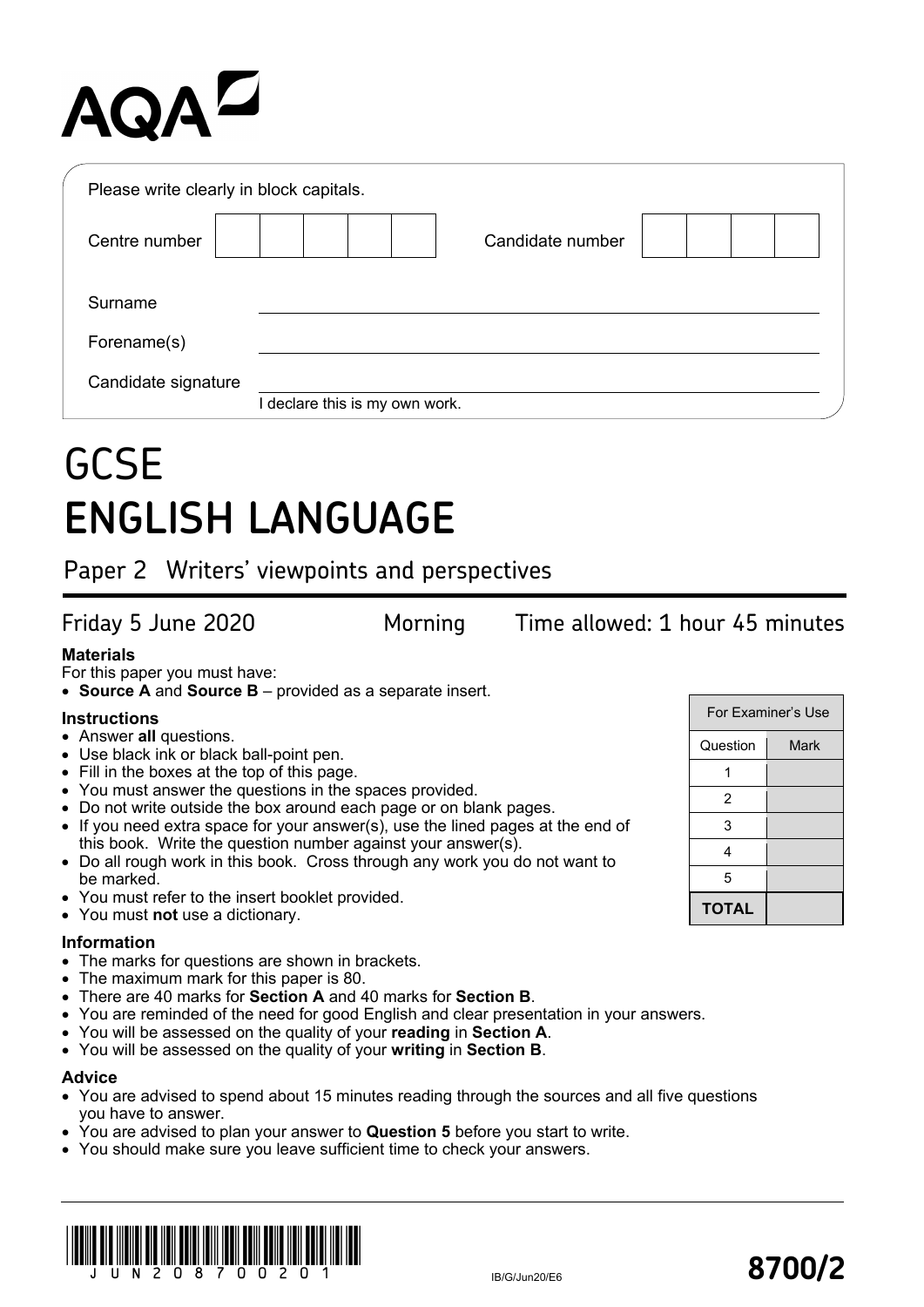|                  |                                                                                                                                                                                                                                                                                                                                                                                                        |                     | Do not write       |
|------------------|--------------------------------------------------------------------------------------------------------------------------------------------------------------------------------------------------------------------------------------------------------------------------------------------------------------------------------------------------------------------------------------------------------|---------------------|--------------------|
|                  | <b>Section A: Reading</b>                                                                                                                                                                                                                                                                                                                                                                              |                     | outside the<br>box |
|                  | Answer all questions in this section.<br>You are advised to spend about 45 minutes on this section.                                                                                                                                                                                                                                                                                                    |                     |                    |
| $\mathbf 1$<br>U | Read again the first part of Source A from lines 1 to 4.<br>Choose four statements below which are true.<br>• Shade the circles in the boxes of the ones that you think are true.<br>• Choose a maximum of four statements.<br>If you make an error cross out the whole box.<br>٠<br>• If you change your mind and require a statement that has been crossed out then<br>draw a circle around the box. |                     |                    |
|                  |                                                                                                                                                                                                                                                                                                                                                                                                        | [4 marks]           |                    |
|                  | The climbers were sheltered from the wind.<br>A                                                                                                                                                                                                                                                                                                                                                        | $\circ$             |                    |
|                  | The glacier was higher up the mountain.<br>В                                                                                                                                                                                                                                                                                                                                                           | $\circ$             |                    |
|                  | They had been on the mountain for at least five days.<br>C                                                                                                                                                                                                                                                                                                                                             | $\circ$             |                    |
|                  | Base camp was more than 3000 feet below them.<br>D                                                                                                                                                                                                                                                                                                                                                     | $\circlearrowright$ |                    |
|                  | Joe thought they would make it back to base camp quickly.<br>Е                                                                                                                                                                                                                                                                                                                                         | $\circlearrowright$ |                    |
|                  | F<br>There were no more uphill sections to climb.                                                                                                                                                                                                                                                                                                                                                      | $\bigcirc$          |                    |
|                  | The climbers were feeling more positive now than they were<br>G<br>before.                                                                                                                                                                                                                                                                                                                             | $\circ$             |                    |
|                  | On the ice cliff, the climbers had felt overwhelmed by despair.<br>H.                                                                                                                                                                                                                                                                                                                                  |                     |                    |
|                  |                                                                                                                                                                                                                                                                                                                                                                                                        |                     |                    |
|                  |                                                                                                                                                                                                                                                                                                                                                                                                        |                     |                    |
|                  |                                                                                                                                                                                                                                                                                                                                                                                                        |                     |                    |
|                  |                                                                                                                                                                                                                                                                                                                                                                                                        |                     |                    |
|                  |                                                                                                                                                                                                                                                                                                                                                                                                        |                     |                    |
|                  |                                                                                                                                                                                                                                                                                                                                                                                                        |                     |                    |

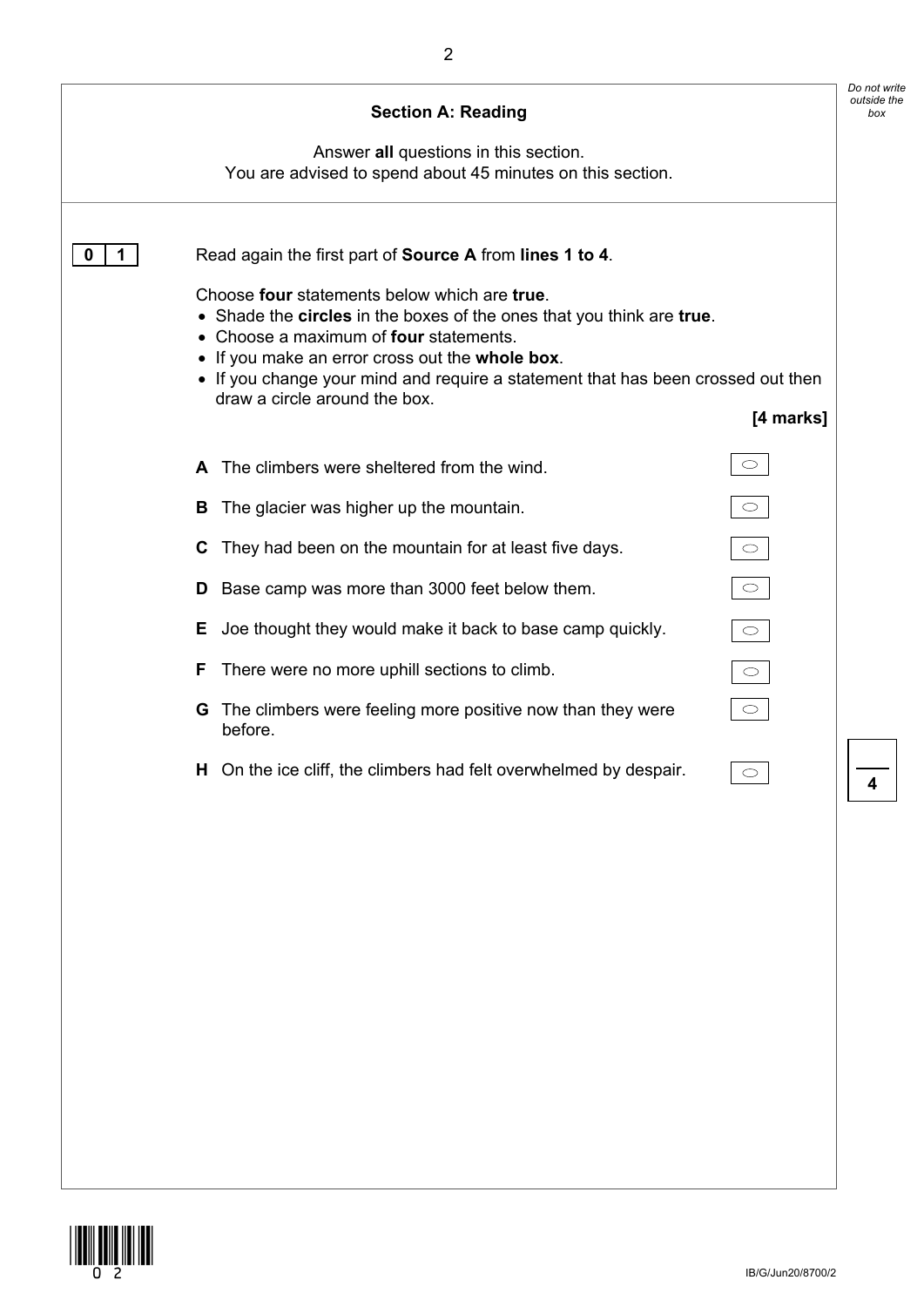| $\mathbf{2}$ | You need to refer to Source A and Source B for this question.                                                                                               | Do not write<br>outside the<br>box |
|--------------|-------------------------------------------------------------------------------------------------------------------------------------------------------------|------------------------------------|
|              | Both writers are accompanied by another person on their adventure: Simon in<br>Source A, and Marius in Source B.                                            |                                    |
|              | Use details from both sources to write a summary of what you understand about the<br>differences between the two companions, Simon and Marius.<br>[8 marks] |                                    |
|              |                                                                                                                                                             |                                    |
|              |                                                                                                                                                             |                                    |
|              |                                                                                                                                                             |                                    |
|              |                                                                                                                                                             |                                    |
|              |                                                                                                                                                             |                                    |
|              |                                                                                                                                                             |                                    |
|              |                                                                                                                                                             |                                    |
|              |                                                                                                                                                             |                                    |
|              |                                                                                                                                                             |                                    |
|              |                                                                                                                                                             |                                    |
|              |                                                                                                                                                             |                                    |
|              |                                                                                                                                                             |                                    |
|              |                                                                                                                                                             |                                    |
|              |                                                                                                                                                             |                                    |
|              |                                                                                                                                                             |                                    |
|              |                                                                                                                                                             |                                    |



**Turn over ►**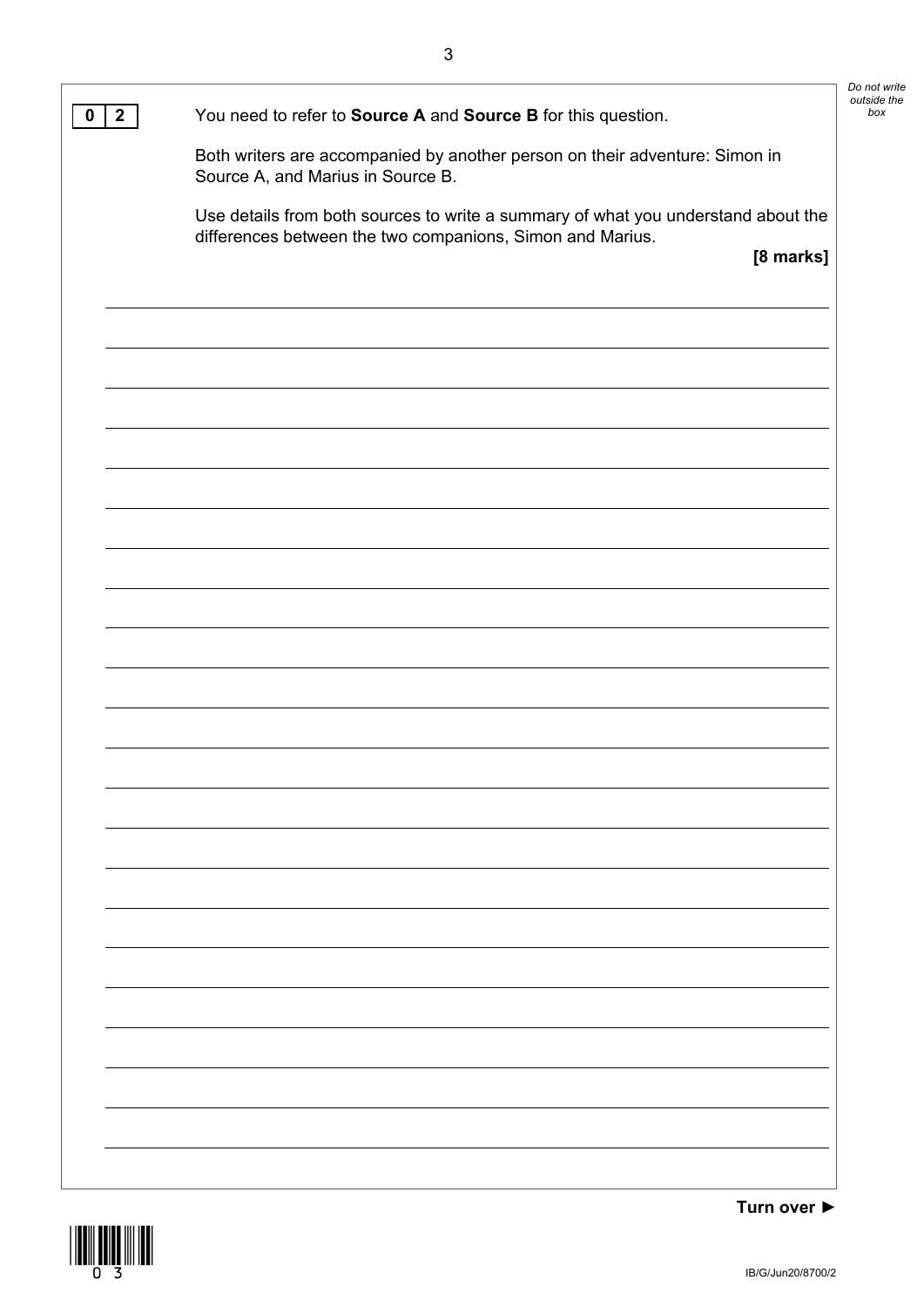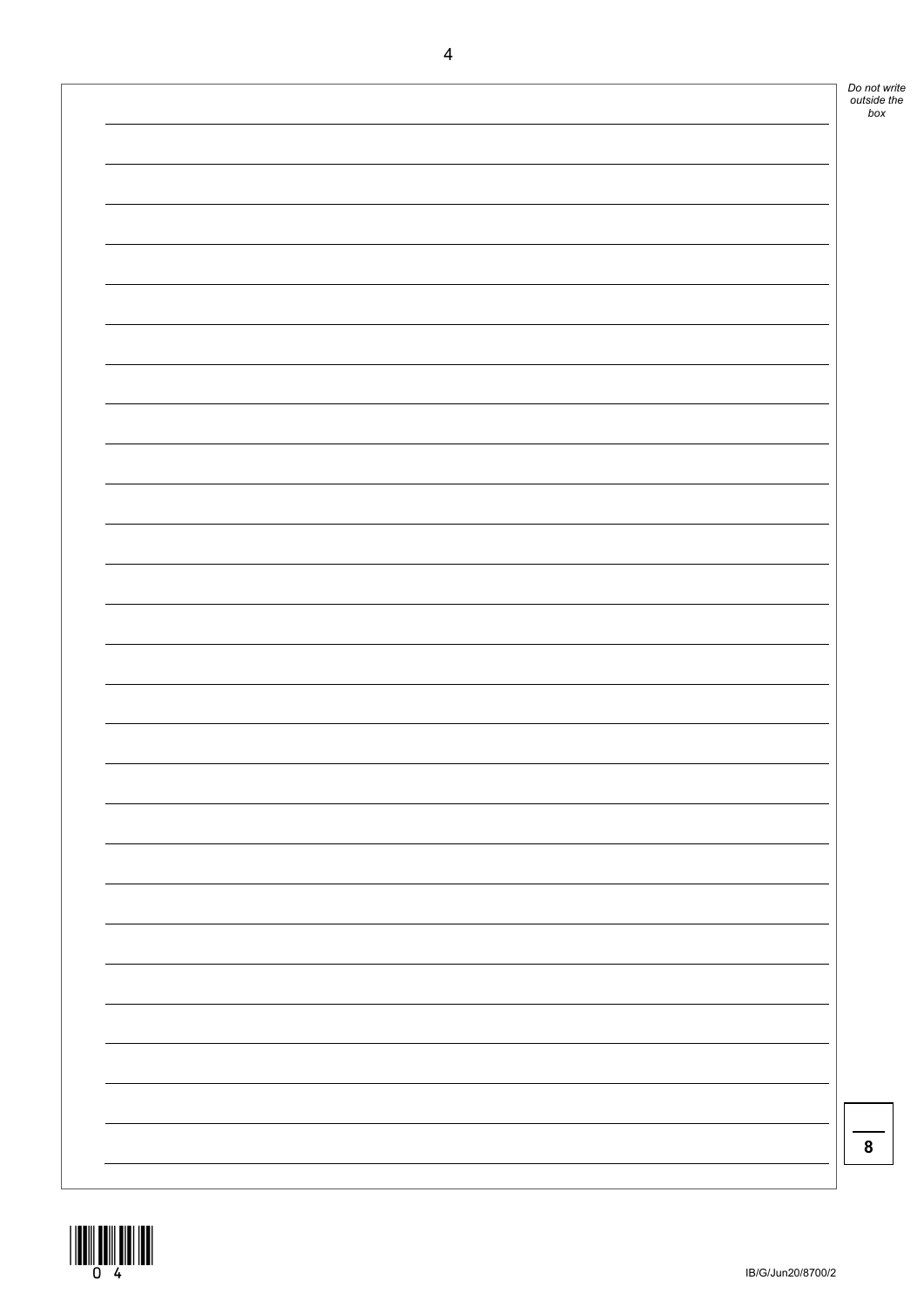| Extra space | <u> 1980 - Johann Barn, mars ann an t-Amhain Aonaich an t-Aonaich an t-Aonaich ann an t-Aonaich ann an t-Aonaich</u> |  |
|-------------|----------------------------------------------------------------------------------------------------------------------|--|
|             |                                                                                                                      |  |
|             |                                                                                                                      |  |
|             |                                                                                                                      |  |
|             |                                                                                                                      |  |
|             |                                                                                                                      |  |
|             |                                                                                                                      |  |
|             |                                                                                                                      |  |
|             |                                                                                                                      |  |
|             |                                                                                                                      |  |
|             |                                                                                                                      |  |
|             |                                                                                                                      |  |
|             |                                                                                                                      |  |
|             | Turn over for the next question                                                                                      |  |
|             |                                                                                                                      |  |
|             |                                                                                                                      |  |
|             |                                                                                                                      |  |
|             |                                                                                                                      |  |
|             |                                                                                                                      |  |
|             |                                                                                                                      |  |
|             |                                                                                                                      |  |
|             |                                                                                                                      |  |
|             |                                                                                                                      |  |
|             |                                                                                                                      |  |
|             |                                                                                                                      |  |
|             |                                                                                                                      |  |
|             |                                                                                                                      |  |
|             |                                                                                                                      |  |
|             |                                                                                                                      |  |
|             |                                                                                                                      |  |



**Turn over ►**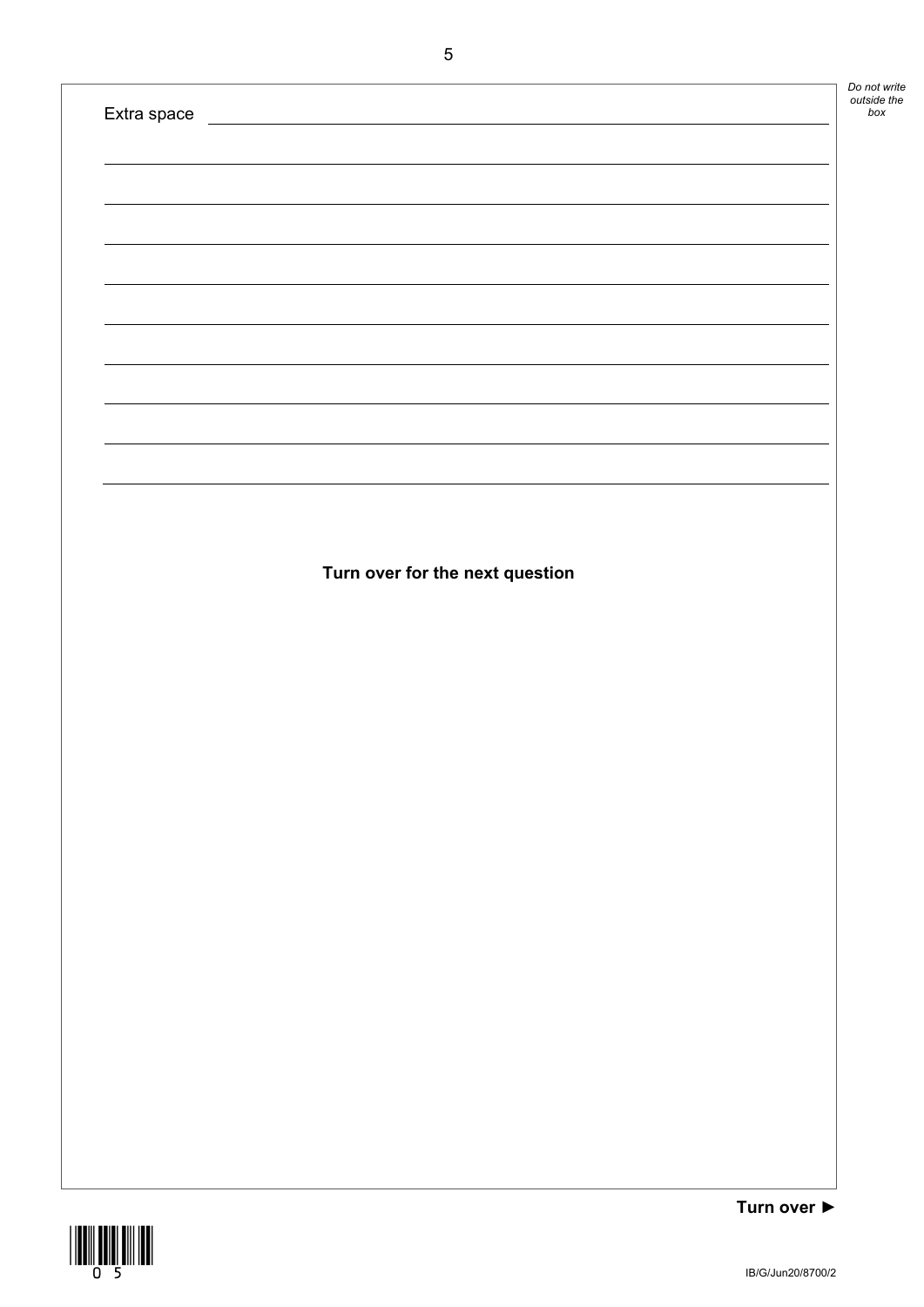| You now need to refer only to Source A from lines 23 to 31. |            |
|-------------------------------------------------------------|------------|
| How does the writer use language to describe how he feels?  | [12 marks] |
|                                                             |            |
|                                                             |            |
|                                                             |            |
|                                                             |            |
|                                                             |            |
|                                                             |            |
|                                                             |            |
|                                                             |            |
|                                                             |            |
|                                                             |            |
|                                                             |            |
|                                                             |            |
|                                                             |            |
|                                                             |            |
|                                                             |            |
|                                                             |            |
|                                                             |            |
|                                                             |            |
|                                                             |            |
|                                                             |            |
|                                                             |            |
|                                                             |            |

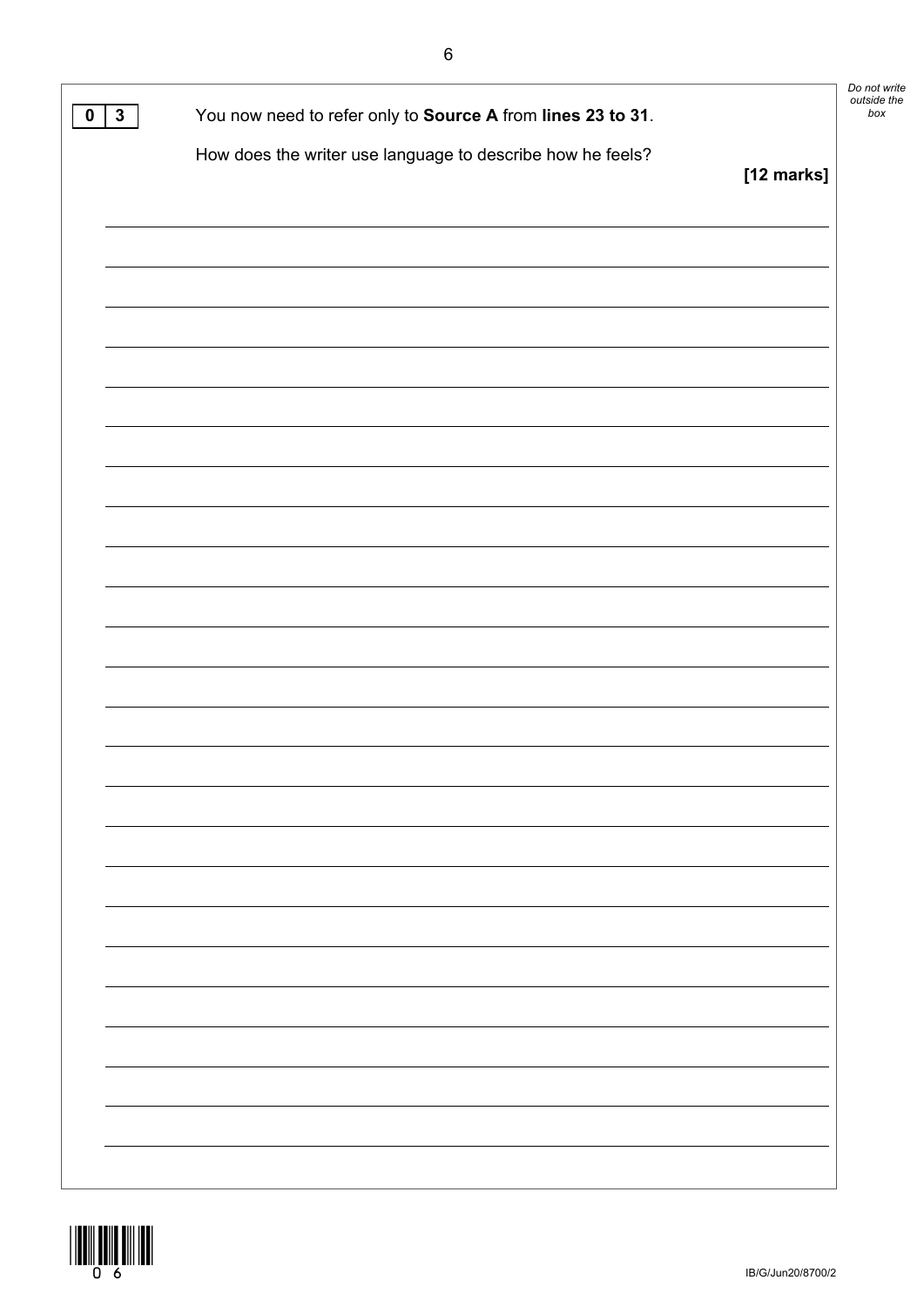

**12**

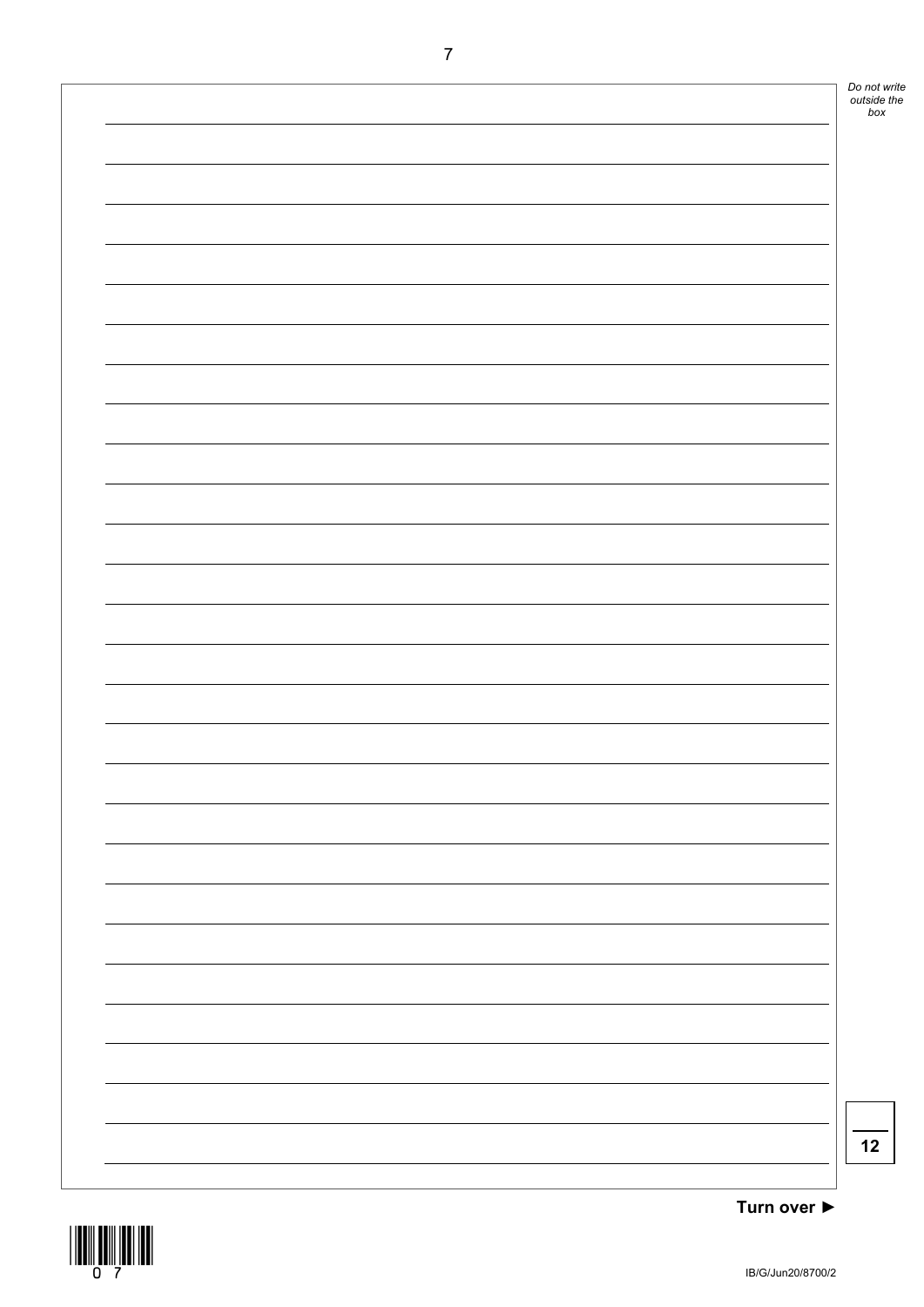| Do not write<br>outside the<br>hox |
|------------------------------------|
|                                    |

| Extra space |  |  |  |
|-------------|--|--|--|
|             |  |  |  |
|             |  |  |  |
|             |  |  |  |
|             |  |  |  |
|             |  |  |  |
|             |  |  |  |
|             |  |  |  |
|             |  |  |  |
|             |  |  |  |
|             |  |  |  |
|             |  |  |  |
|             |  |  |  |
|             |  |  |  |
|             |  |  |  |
|             |  |  |  |
|             |  |  |  |
|             |  |  |  |
|             |  |  |  |
|             |  |  |  |
|             |  |  |  |
|             |  |  |  |
|             |  |  |  |
|             |  |  |  |
|             |  |  |  |
|             |  |  |  |
|             |  |  |  |
|             |  |  |  |
|             |  |  |  |
|             |  |  |  |
|             |  |  |  |
|             |  |  |  |
|             |  |  |  |
|             |  |  |  |
|             |  |  |  |
|             |  |  |  |
|             |  |  |  |
|             |  |  |  |
|             |  |  |  |
|             |  |  |  |

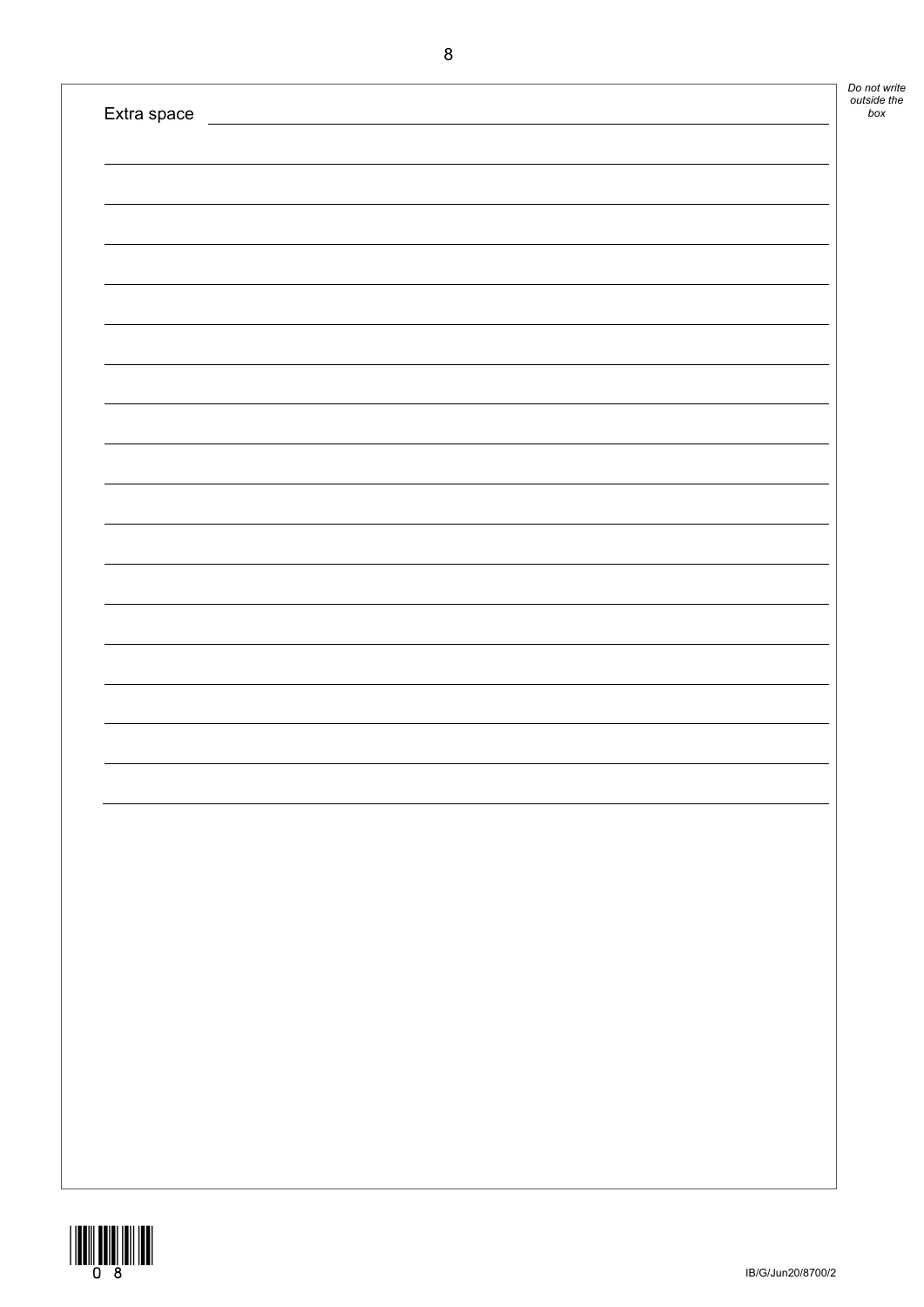|   |   |                                                                                                                                                                                                                      | Do not write       |
|---|---|----------------------------------------------------------------------------------------------------------------------------------------------------------------------------------------------------------------------|--------------------|
| o | 4 | For this question, you need to refer to the whole of Source A, together with the<br>whole of Source B.                                                                                                               | outside the<br>box |
|   |   | Compare how the writers convey their different feelings and perspectives on their<br>adventures in the mountains.                                                                                                    |                    |
|   |   | In your answer, you could:                                                                                                                                                                                           |                    |
|   |   | • compare their different feelings and perspectives on their adventures<br>• compare the methods the writers use to convey their feelings and perspectives<br>• support your response with references to both texts. |                    |
|   |   | [16 marks]                                                                                                                                                                                                           |                    |
|   |   |                                                                                                                                                                                                                      |                    |
|   |   |                                                                                                                                                                                                                      |                    |
|   |   |                                                                                                                                                                                                                      |                    |
|   |   |                                                                                                                                                                                                                      |                    |
|   |   |                                                                                                                                                                                                                      |                    |
|   |   |                                                                                                                                                                                                                      |                    |
|   |   |                                                                                                                                                                                                                      |                    |
|   |   |                                                                                                                                                                                                                      |                    |
|   |   |                                                                                                                                                                                                                      |                    |
|   |   |                                                                                                                                                                                                                      |                    |
|   |   |                                                                                                                                                                                                                      |                    |
|   |   |                                                                                                                                                                                                                      |                    |
|   |   |                                                                                                                                                                                                                      |                    |
|   |   |                                                                                                                                                                                                                      |                    |
|   |   |                                                                                                                                                                                                                      |                    |
|   |   |                                                                                                                                                                                                                      |                    |
|   |   |                                                                                                                                                                                                                      |                    |
|   |   |                                                                                                                                                                                                                      |                    |
|   |   |                                                                                                                                                                                                                      |                    |



 $\mathbb{L}$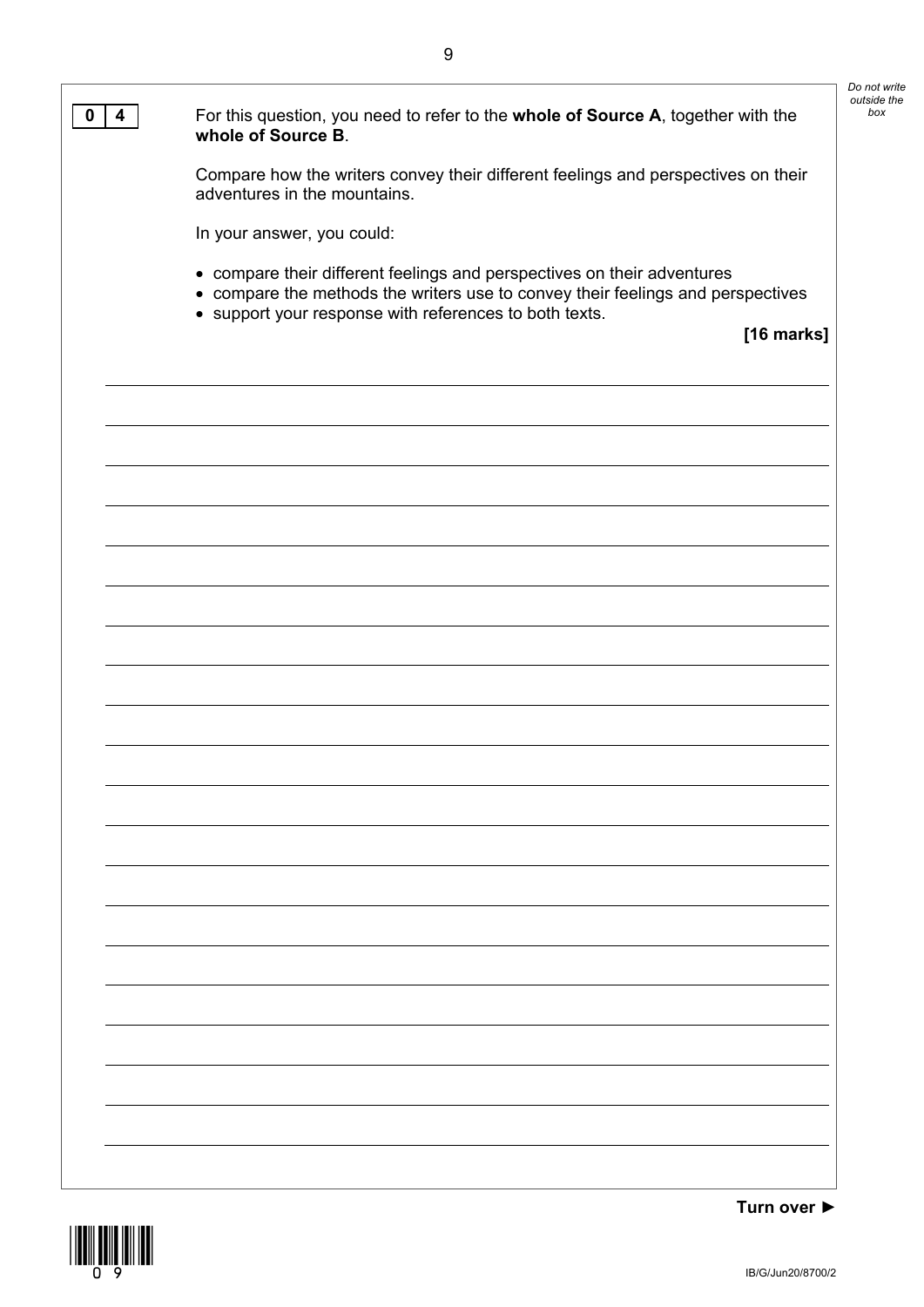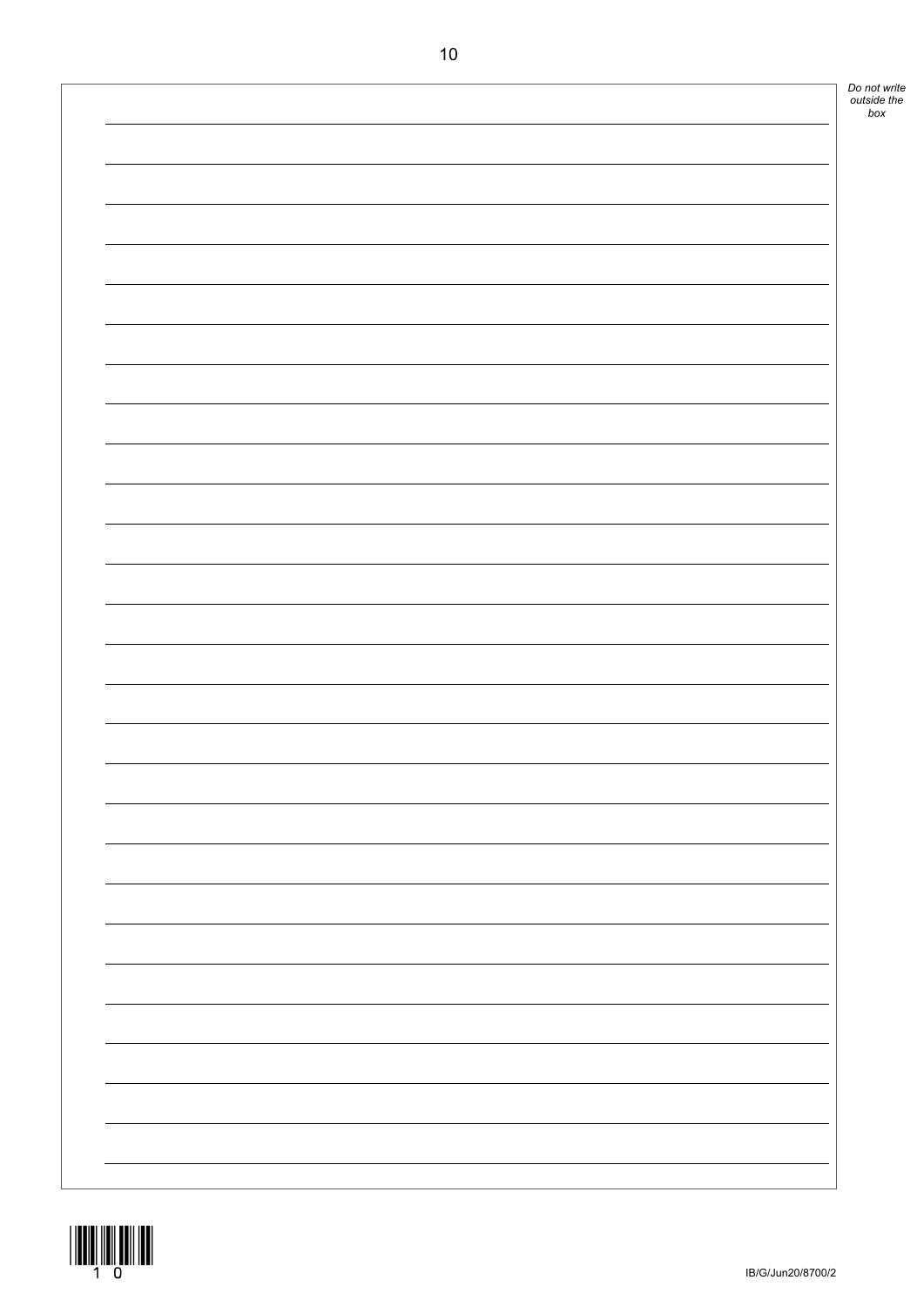

**Turn over ►**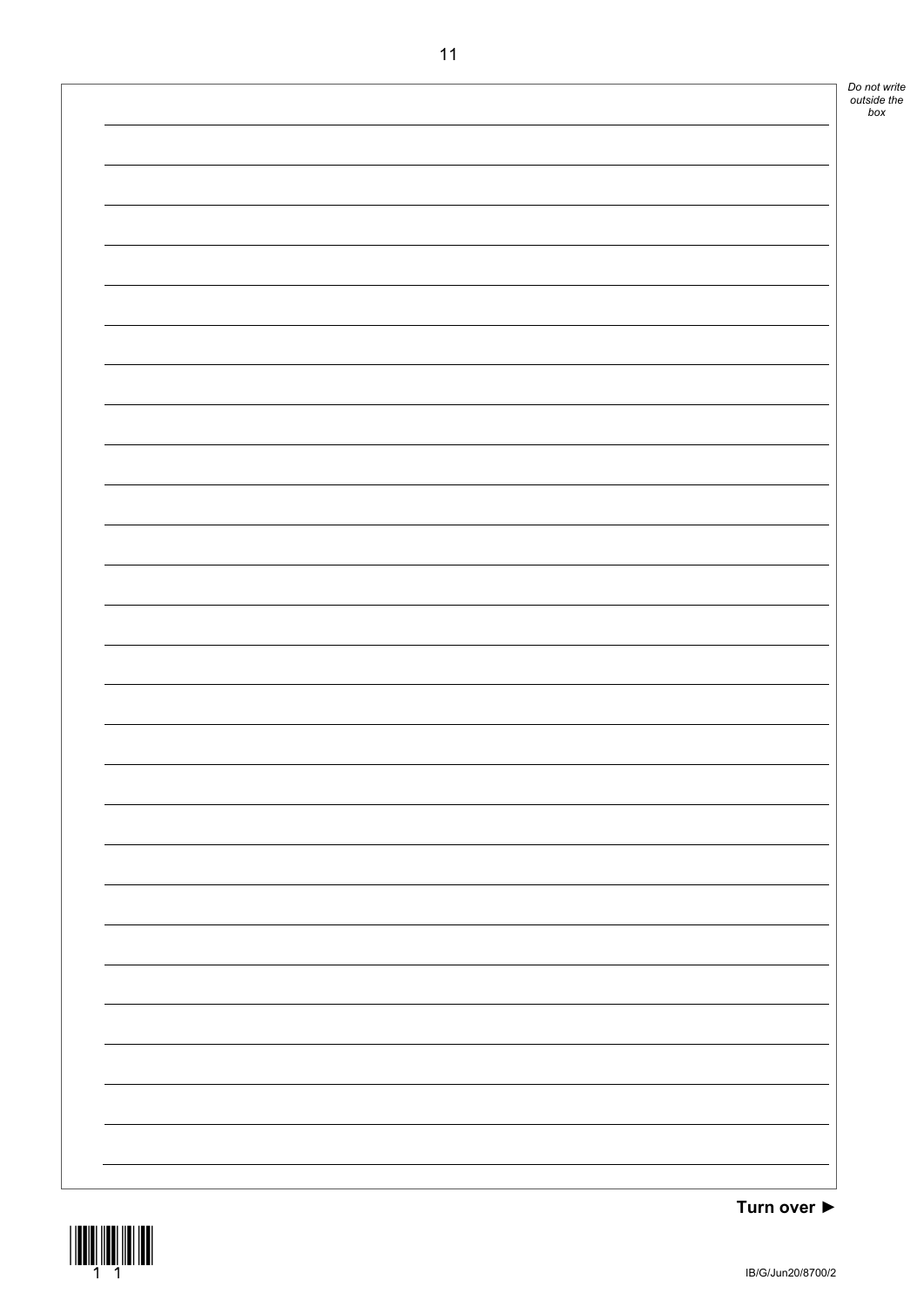

16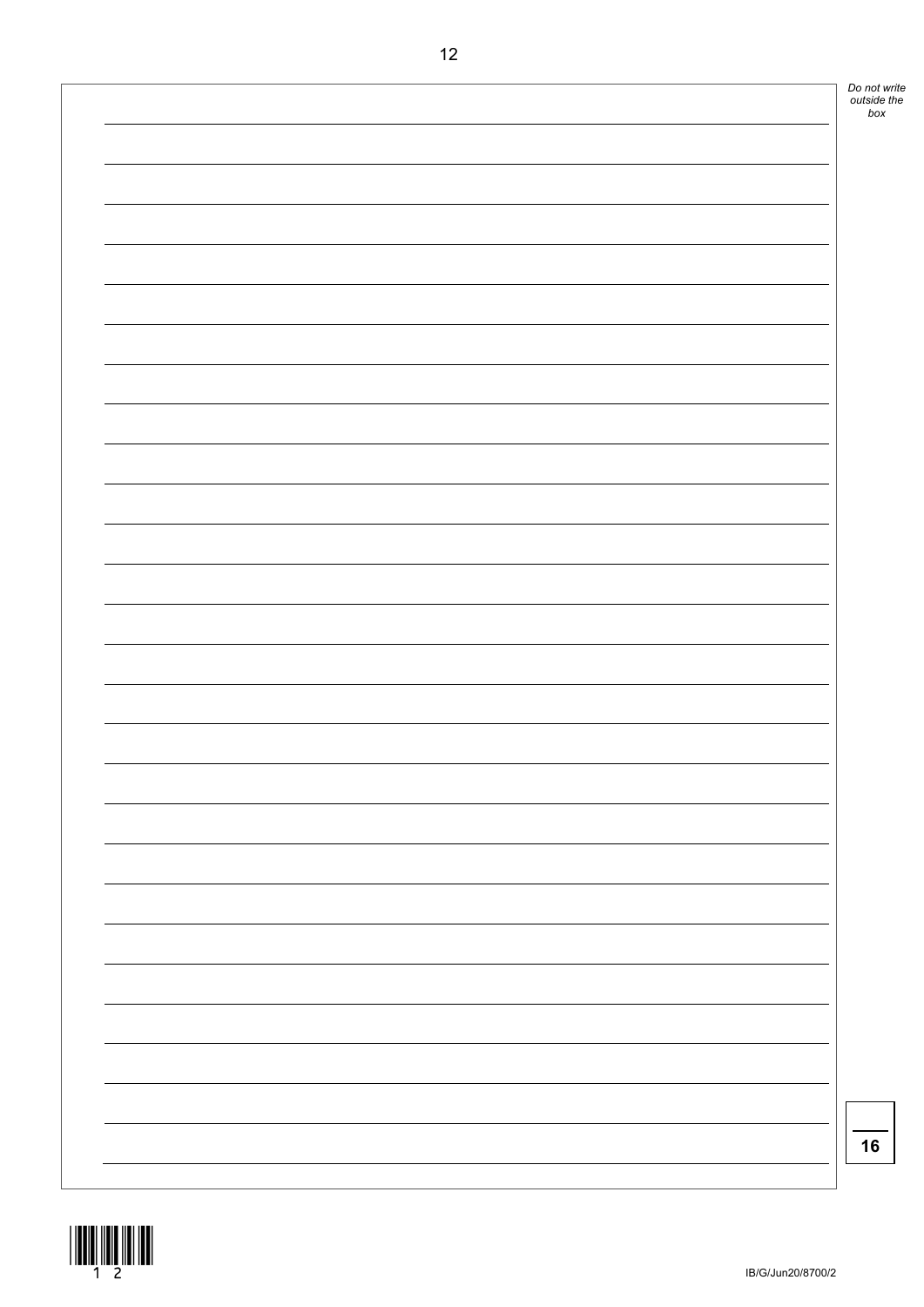|                         | <b>Section B: Writing</b>                                                                                                                                |
|-------------------------|----------------------------------------------------------------------------------------------------------------------------------------------------------|
|                         | You are advised to spend about 45 minutes on this section.                                                                                               |
|                         | Write in full sentences.                                                                                                                                 |
|                         | You are reminded of the need to plan your answer.                                                                                                        |
|                         | You should leave enough time to check your work at the end.                                                                                              |
|                         |                                                                                                                                                          |
| $\overline{\mathbf{5}}$ | 'People have become obsessed with travelling ever further and faster. However,<br>travel is expensive, dangerous, damaging and a foolish waste of time!' |
|                         | Write an article for a news website in which you argue your point of view on this<br>statement.                                                          |
|                         | (24 marks for content and organisation                                                                                                                   |
|                         | 16 marks for technical accuracy)                                                                                                                         |
|                         | [40 marks]                                                                                                                                               |
|                         | You are advised to plan your answer to Question 5 before you start to write.                                                                             |
|                         |                                                                                                                                                          |
|                         |                                                                                                                                                          |
|                         |                                                                                                                                                          |
|                         |                                                                                                                                                          |
|                         |                                                                                                                                                          |
|                         |                                                                                                                                                          |
|                         |                                                                                                                                                          |
|                         |                                                                                                                                                          |
|                         |                                                                                                                                                          |
|                         |                                                                                                                                                          |
|                         |                                                                                                                                                          |
|                         |                                                                                                                                                          |
|                         |                                                                                                                                                          |
|                         |                                                                                                                                                          |
|                         |                                                                                                                                                          |
|                         |                                                                                                                                                          |
|                         |                                                                                                                                                          |
|                         |                                                                                                                                                          |
|                         |                                                                                                                                                          |
|                         |                                                                                                                                                          |
|                         |                                                                                                                                                          |
|                         |                                                                                                                                                          |

\*13\*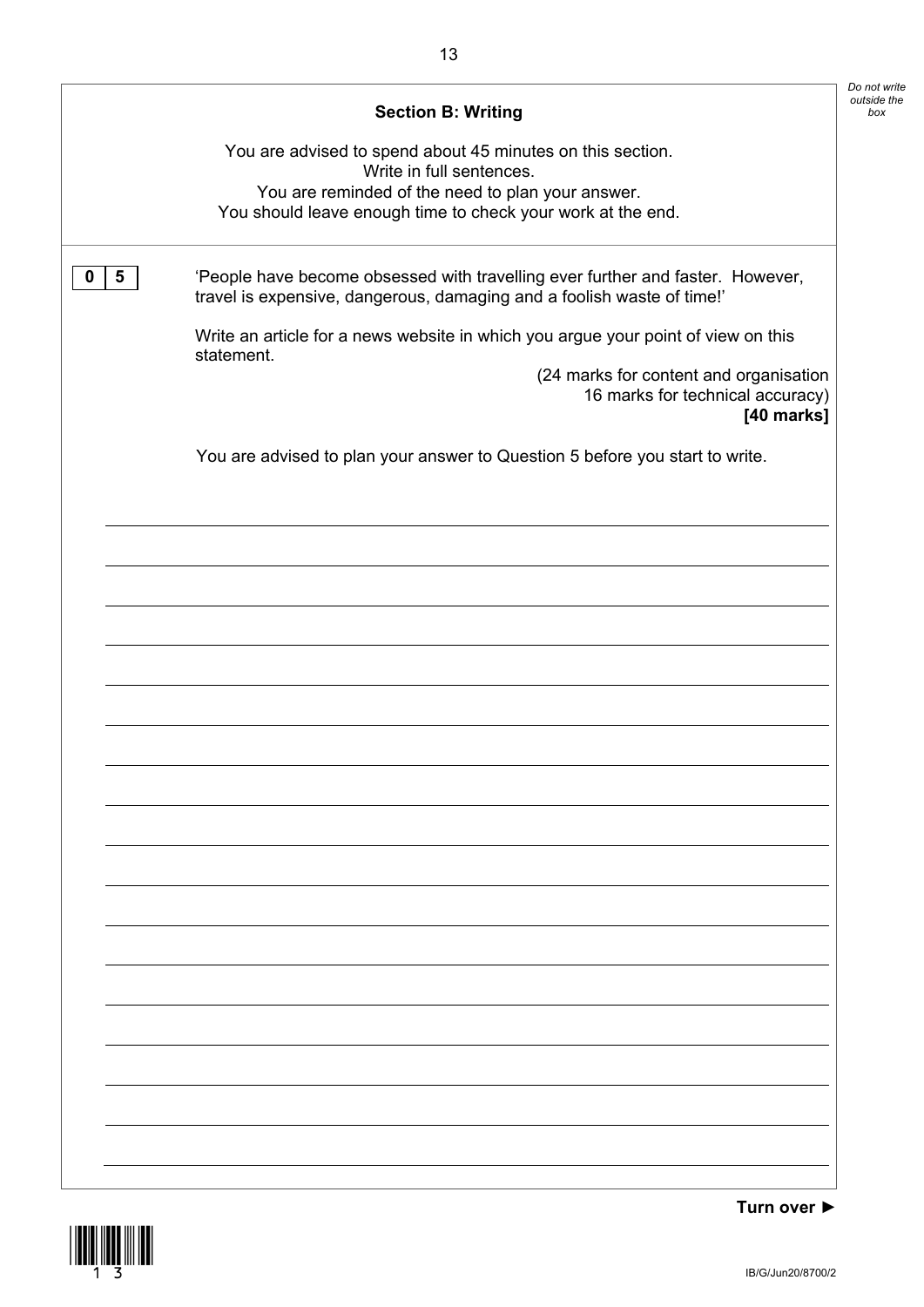

 $\mathbb{L}$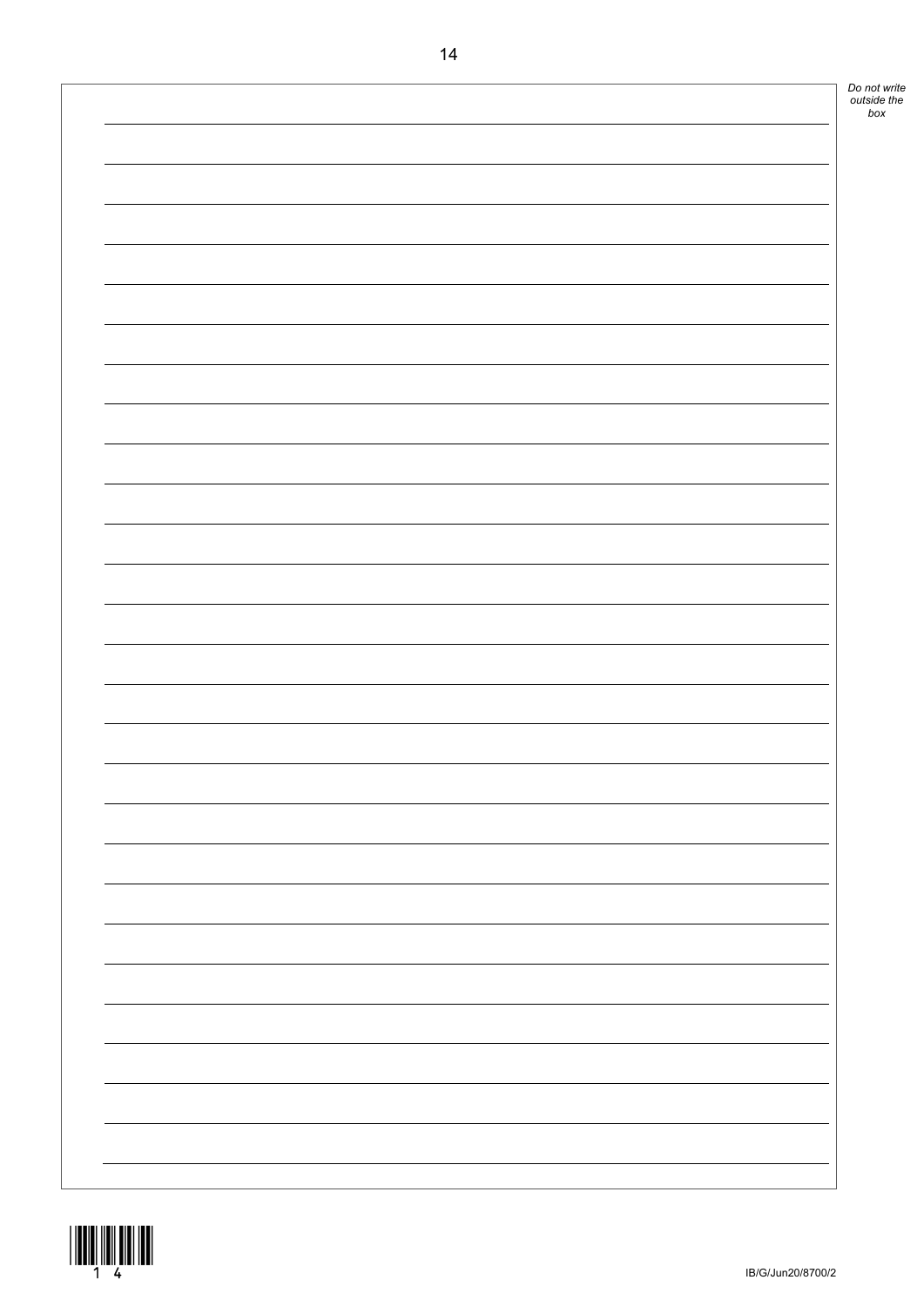**Turn over ►**



IB/G/Jun20/8700/2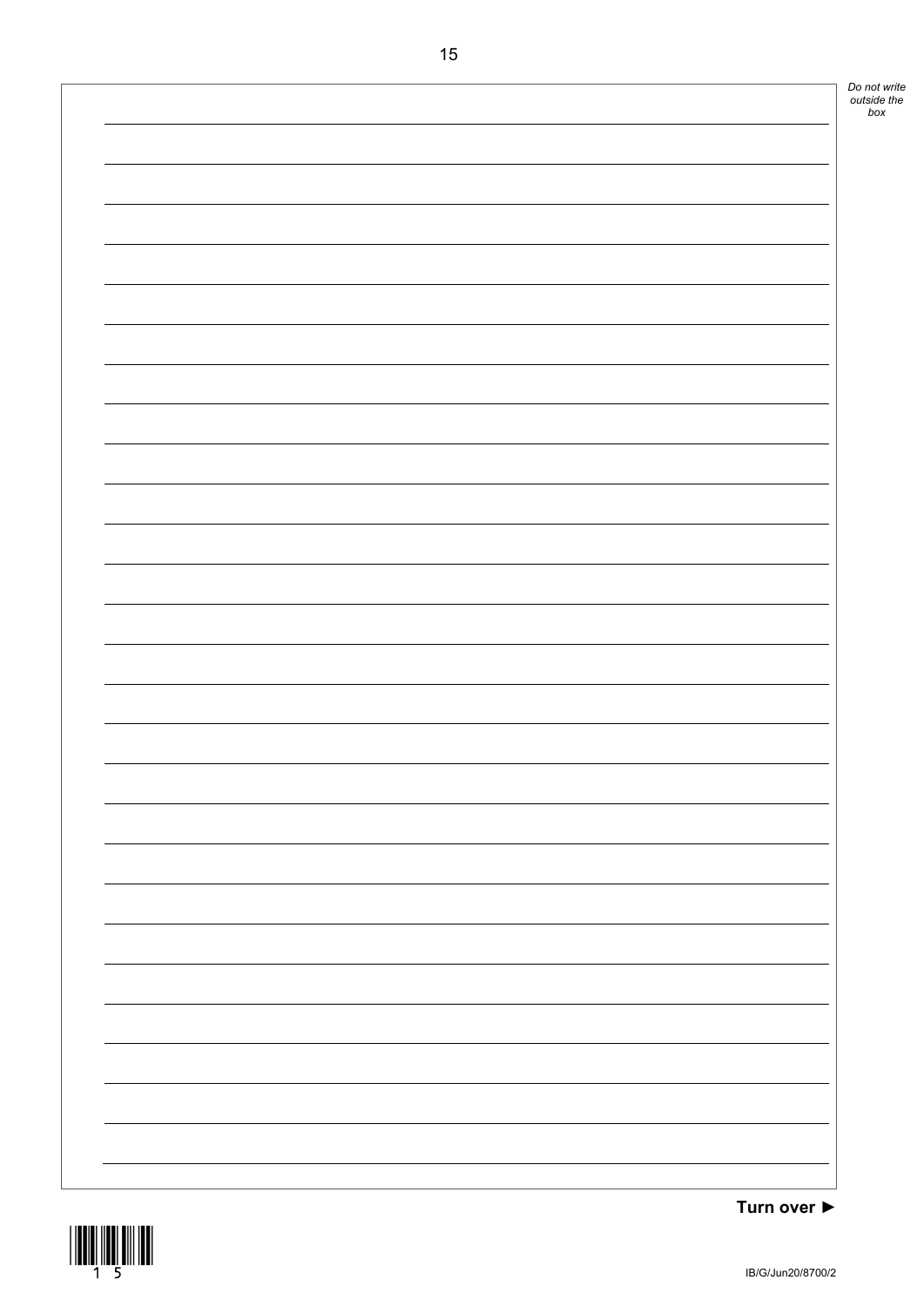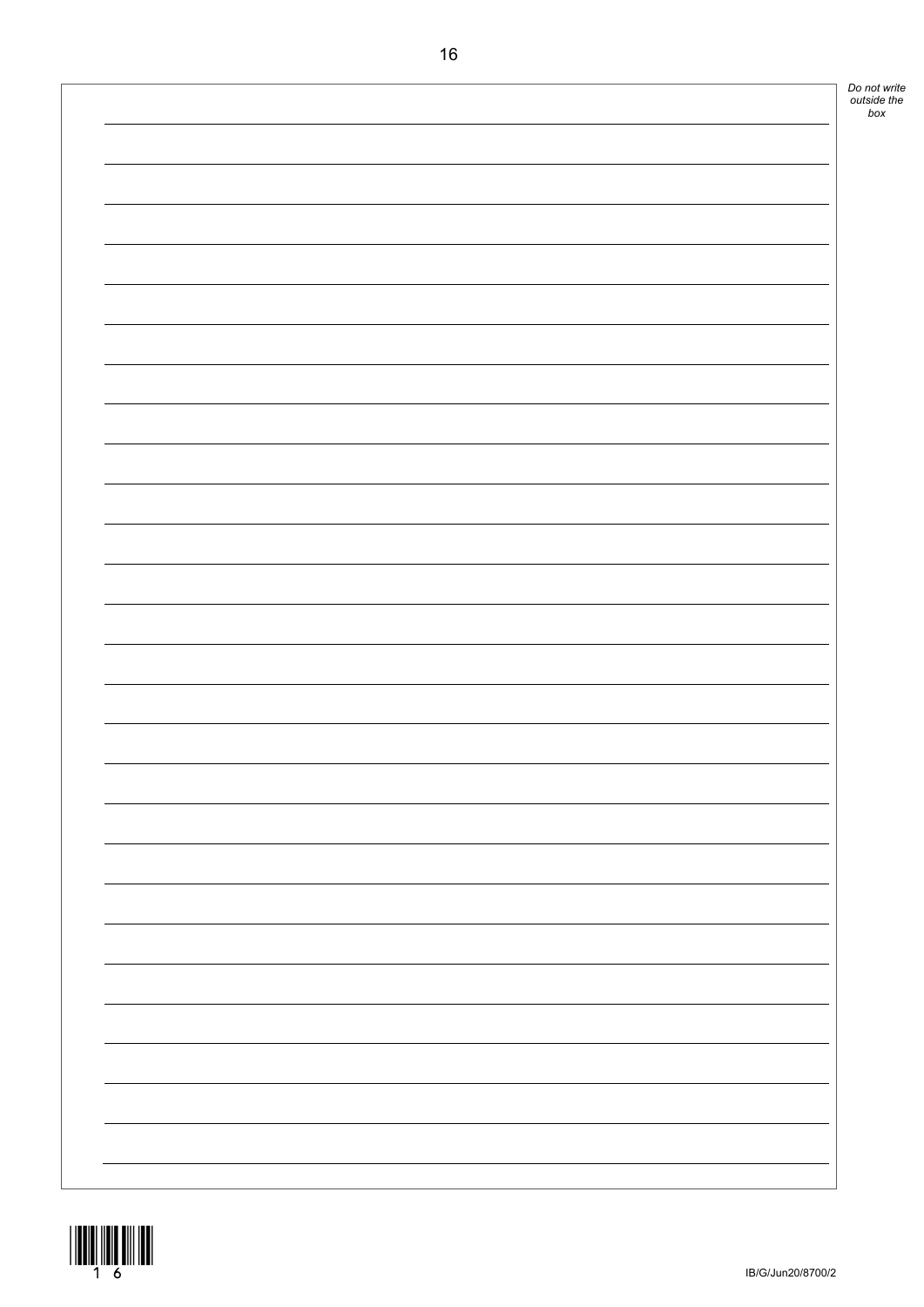**40**

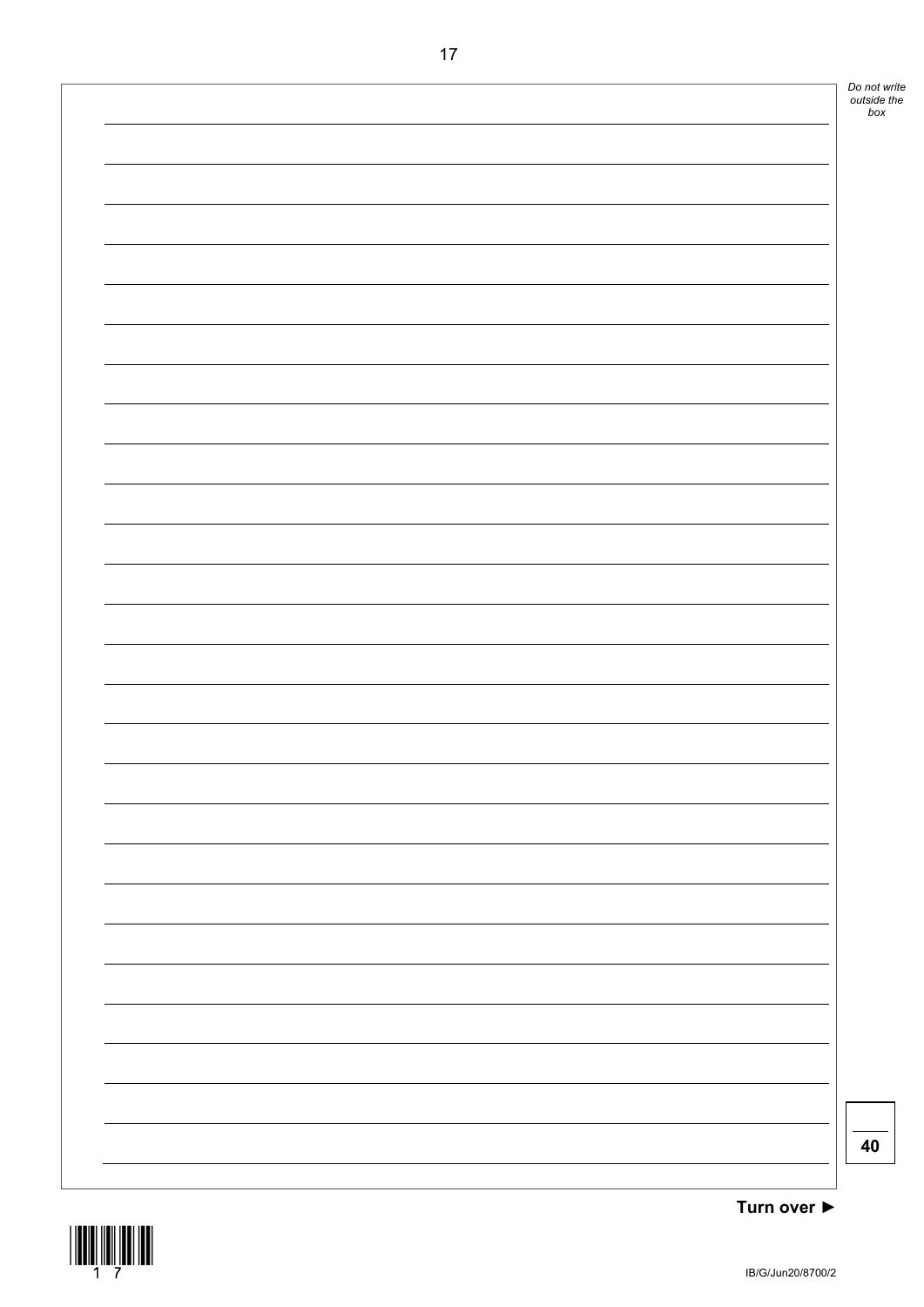| Extra space<br><u> 1980 - Johann Barn, mars an t-Amerikaansk politiker (</u> | Do not write<br>outside the<br>box |
|------------------------------------------------------------------------------|------------------------------------|
|                                                                              |                                    |
|                                                                              |                                    |
|                                                                              |                                    |
|                                                                              |                                    |
|                                                                              |                                    |
|                                                                              |                                    |
|                                                                              |                                    |
|                                                                              |                                    |
|                                                                              |                                    |
|                                                                              |                                    |
|                                                                              |                                    |
|                                                                              |                                    |
|                                                                              |                                    |
|                                                                              |                                    |
|                                                                              |                                    |
|                                                                              |                                    |
|                                                                              |                                    |
|                                                                              |                                    |
|                                                                              |                                    |
|                                                                              |                                    |
|                                                                              |                                    |
|                                                                              |                                    |
|                                                                              |                                    |
|                                                                              |                                    |
|                                                                              |                                    |
|                                                                              |                                    |

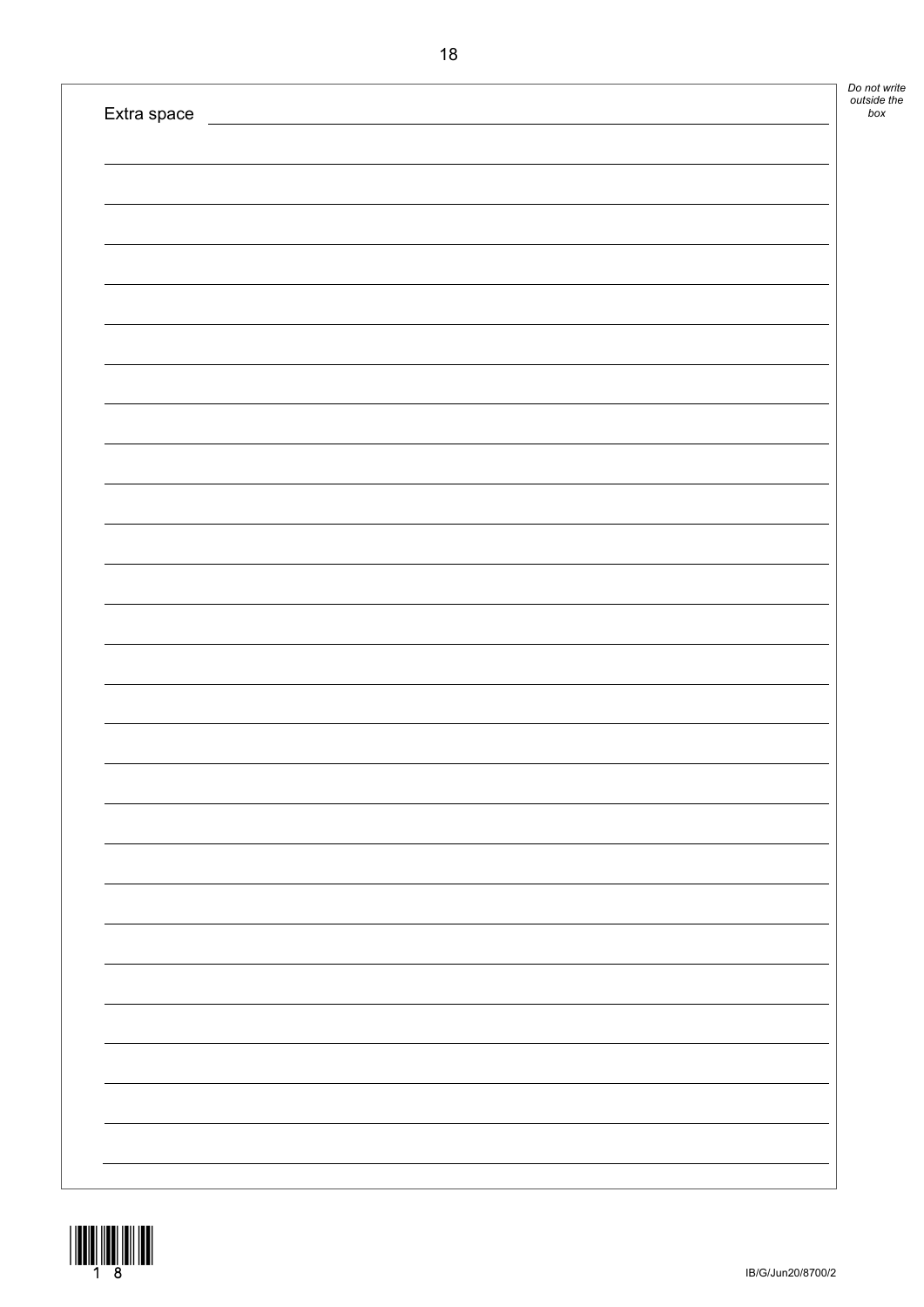| <b>END OF QUESTIONS</b> |
|-------------------------|
|                         |
|                         |
|                         |
|                         |
|                         |
|                         |
|                         |
|                         |
|                         |
|                         |

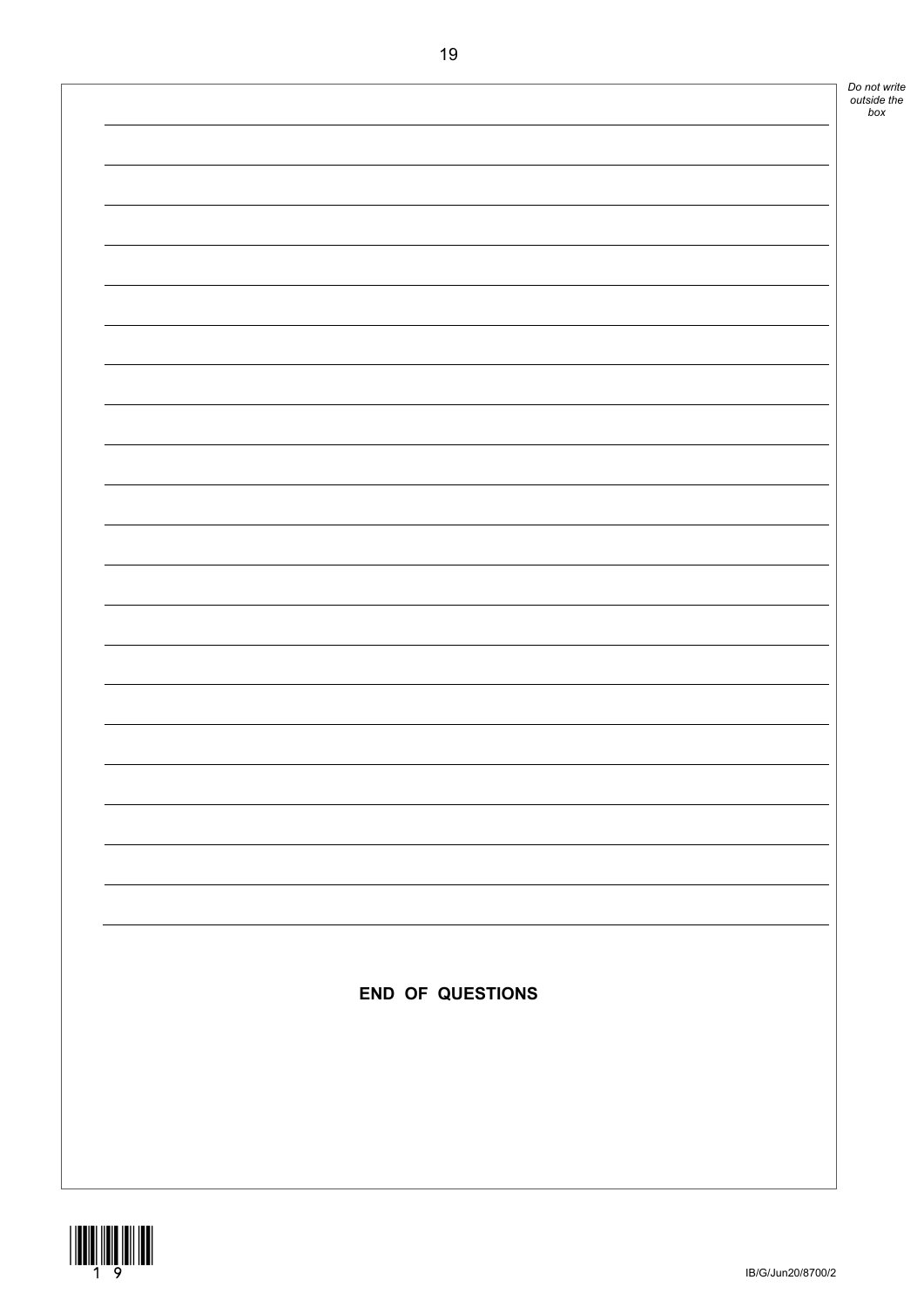

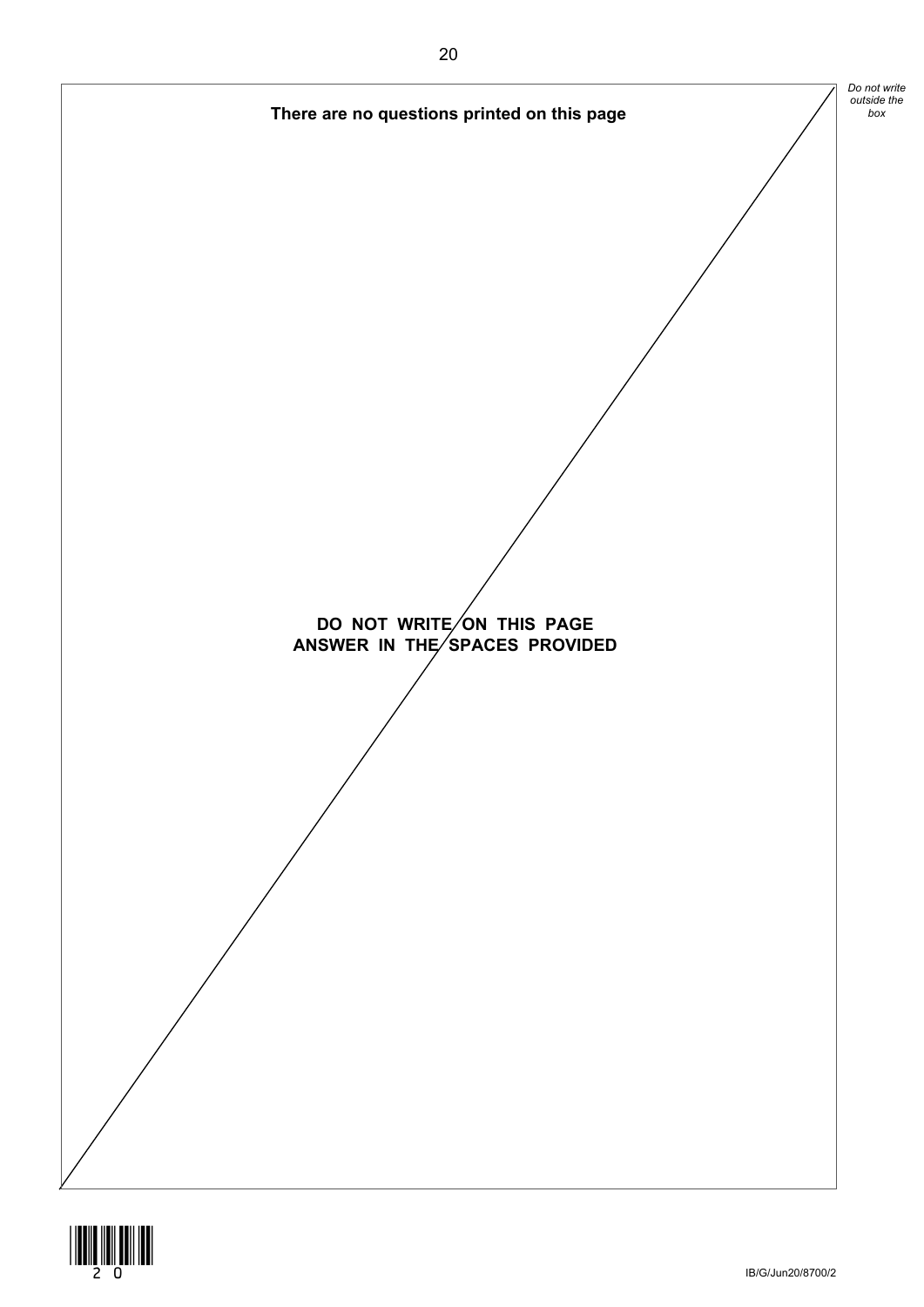| Question<br>number | Additional page, if required.<br>Write the question numbers in the left-hand margin. |  |
|--------------------|--------------------------------------------------------------------------------------|--|
|                    |                                                                                      |  |
|                    |                                                                                      |  |
|                    |                                                                                      |  |
|                    |                                                                                      |  |
|                    |                                                                                      |  |
|                    |                                                                                      |  |
|                    |                                                                                      |  |
|                    |                                                                                      |  |
|                    |                                                                                      |  |
|                    |                                                                                      |  |
|                    |                                                                                      |  |
|                    |                                                                                      |  |
|                    |                                                                                      |  |
|                    |                                                                                      |  |
|                    |                                                                                      |  |
|                    |                                                                                      |  |
|                    |                                                                                      |  |
|                    |                                                                                      |  |
|                    |                                                                                      |  |
|                    |                                                                                      |  |
|                    |                                                                                      |  |
|                    |                                                                                      |  |
|                    |                                                                                      |  |
|                    |                                                                                      |  |
|                    |                                                                                      |  |
|                    |                                                                                      |  |
|                    |                                                                                      |  |
|                    |                                                                                      |  |
|                    |                                                                                      |  |
|                    |                                                                                      |  |
|                    |                                                                                      |  |
|                    |                                                                                      |  |
|                    |                                                                                      |  |
|                    |                                                                                      |  |
|                    |                                                                                      |  |
|                    |                                                                                      |  |
|                    |                                                                                      |  |

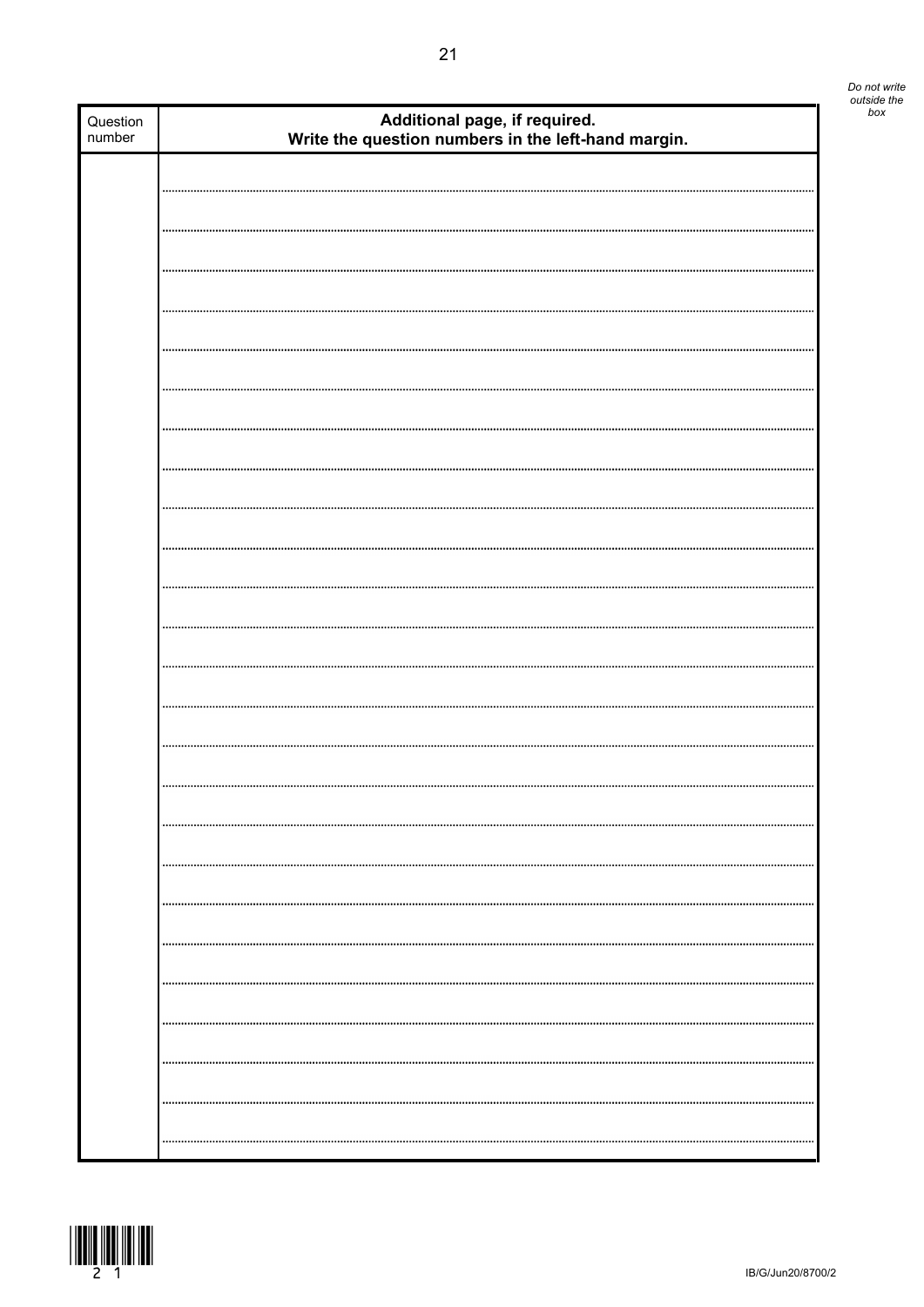| Question<br>number | Additional page, if required.<br>Write the question numbers in the left-hand margin. |  |
|--------------------|--------------------------------------------------------------------------------------|--|
|                    |                                                                                      |  |
|                    |                                                                                      |  |
|                    |                                                                                      |  |
|                    |                                                                                      |  |
|                    |                                                                                      |  |
|                    |                                                                                      |  |
|                    |                                                                                      |  |
|                    |                                                                                      |  |
|                    |                                                                                      |  |
|                    |                                                                                      |  |
|                    |                                                                                      |  |
|                    |                                                                                      |  |
|                    |                                                                                      |  |
|                    |                                                                                      |  |
|                    |                                                                                      |  |
|                    |                                                                                      |  |
|                    |                                                                                      |  |
|                    |                                                                                      |  |
|                    |                                                                                      |  |
|                    |                                                                                      |  |
|                    |                                                                                      |  |
|                    |                                                                                      |  |
|                    |                                                                                      |  |
|                    |                                                                                      |  |
|                    |                                                                                      |  |
|                    |                                                                                      |  |
|                    |                                                                                      |  |
|                    |                                                                                      |  |
|                    |                                                                                      |  |
|                    |                                                                                      |  |
|                    |                                                                                      |  |
|                    |                                                                                      |  |
|                    |                                                                                      |  |
|                    |                                                                                      |  |

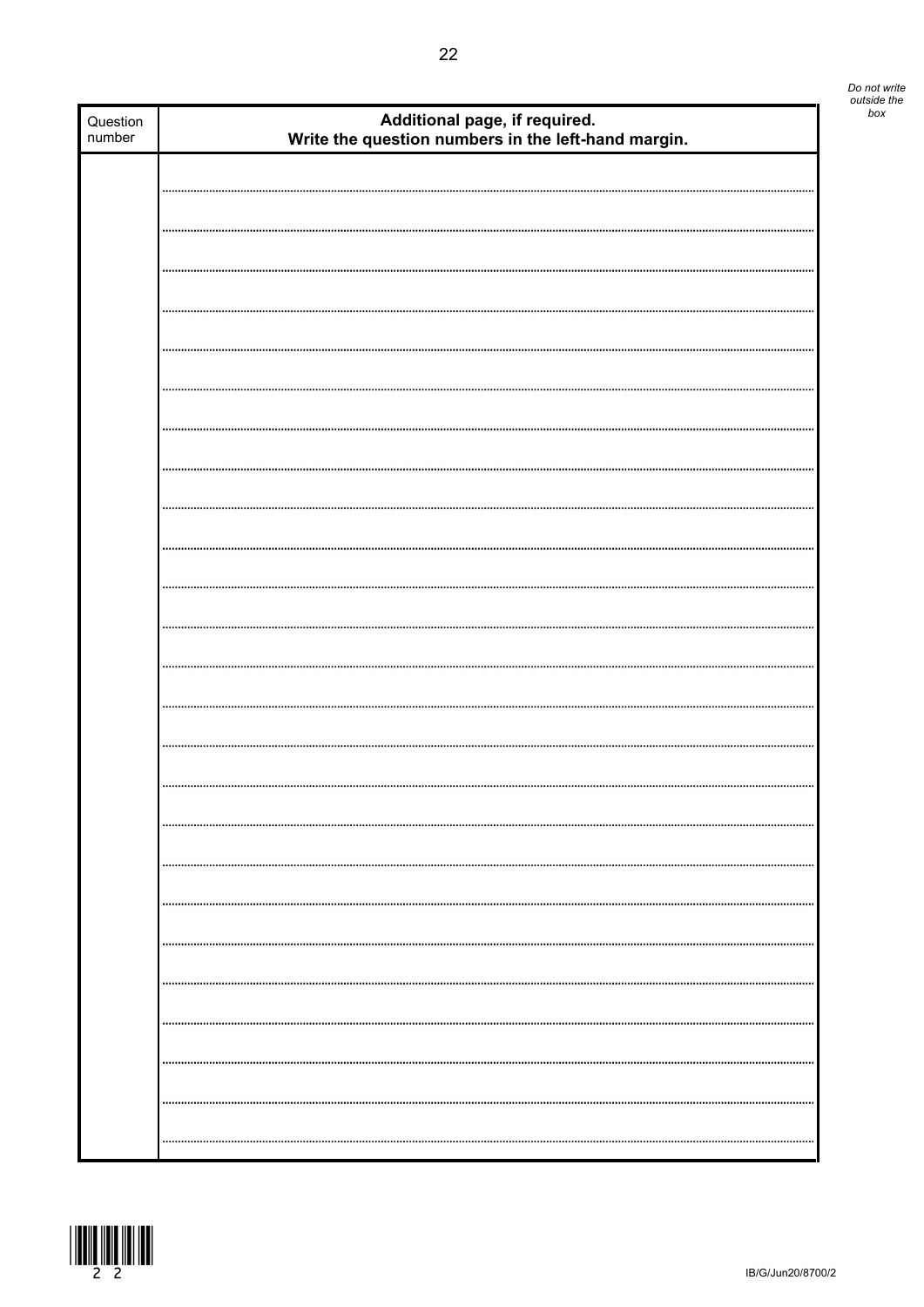| Question<br>number | Additional page, if required.<br>Write the question numbers in the left-hand margin. |  |
|--------------------|--------------------------------------------------------------------------------------|--|
|                    |                                                                                      |  |
|                    |                                                                                      |  |
|                    |                                                                                      |  |
|                    |                                                                                      |  |
|                    |                                                                                      |  |
|                    |                                                                                      |  |
|                    |                                                                                      |  |
|                    |                                                                                      |  |
|                    |                                                                                      |  |
|                    |                                                                                      |  |
|                    |                                                                                      |  |
|                    |                                                                                      |  |
|                    |                                                                                      |  |
|                    |                                                                                      |  |
|                    |                                                                                      |  |
|                    |                                                                                      |  |
|                    |                                                                                      |  |
|                    |                                                                                      |  |
|                    |                                                                                      |  |
|                    |                                                                                      |  |
|                    |                                                                                      |  |
|                    |                                                                                      |  |
|                    |                                                                                      |  |
|                    |                                                                                      |  |
|                    |                                                                                      |  |
|                    |                                                                                      |  |
|                    |                                                                                      |  |
|                    |                                                                                      |  |
|                    |                                                                                      |  |
|                    |                                                                                      |  |
|                    |                                                                                      |  |
|                    |                                                                                      |  |